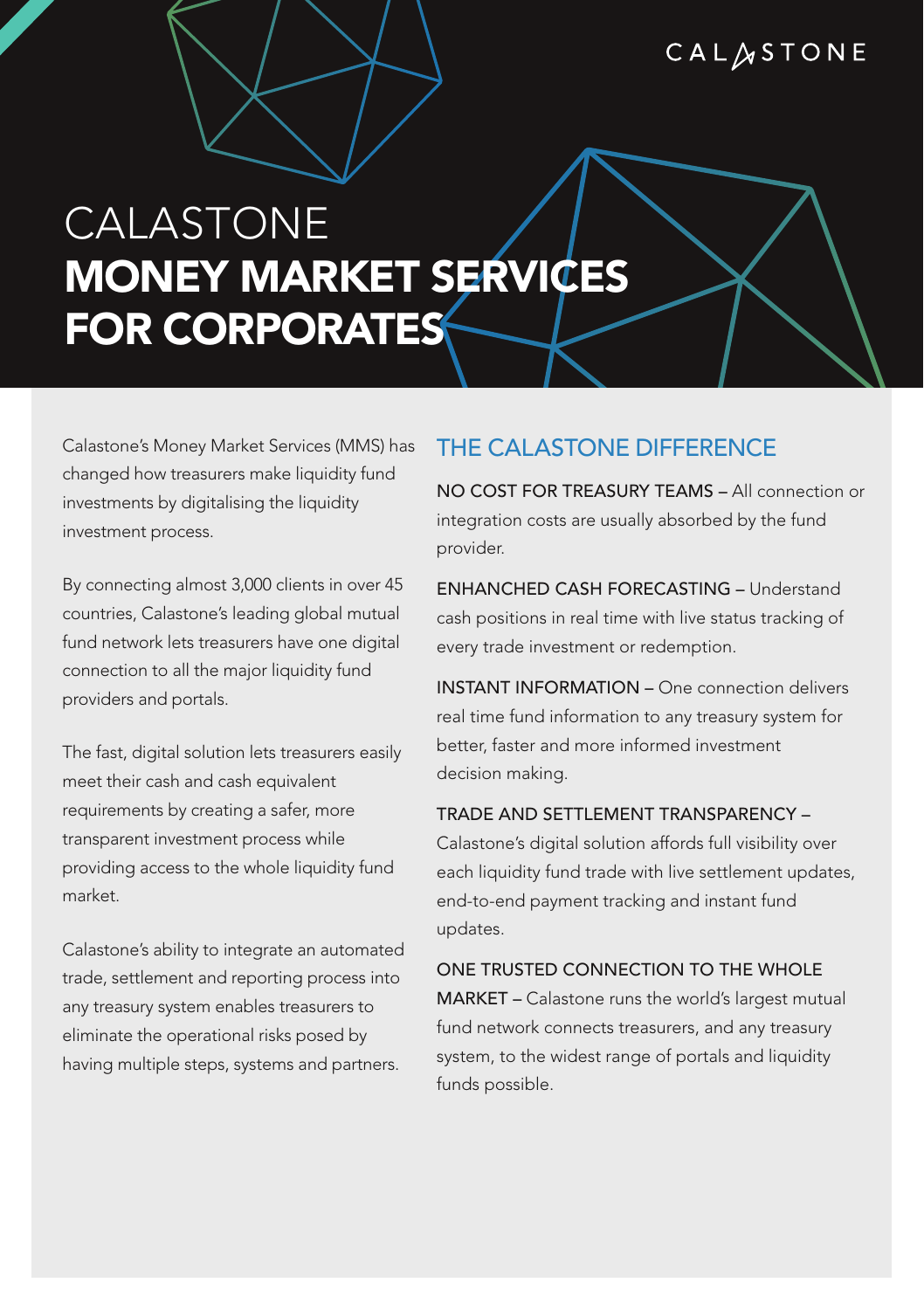# Calastone: Connecting the liquidity industry with proven technology

Calastone has strong credentials when connecting the global funds marketplace with digital solutions. As the largest global funds network, Calastone connects the world's leading investors and financial institutions, across over 45 countries, to facilitate the sending of over £200 billion of investment value each month.

The digital and automated environment gives users accurate, real time transaction information for faster decision making, higher levels of security and improved data sharing between counterparts.



#### TREASURER REQUIREMENTS

#### LIQUIDITY PROVIDER REQUIREMENTS

# Change the conversation with portals & fund providers

Calastone's liquidity solution connects any inhouse or third-party treasury system directly to any portal and liquidity fund provider in a highly secure and proven trading environment using any format, including SWIFT and API.

By connecting once to the Calastone network, treasurers can eliminate the unwanted frictions and costs posed when connecting to multiple trading counterparties and intermediaries together with the manual actions needed to move data between different systems. They can also get real time fund information for greater visibility over their positions and liquidity.

This all works to help treasury teams move away from granular day-to-day tasks and start having more value-based discussions with their fund providers.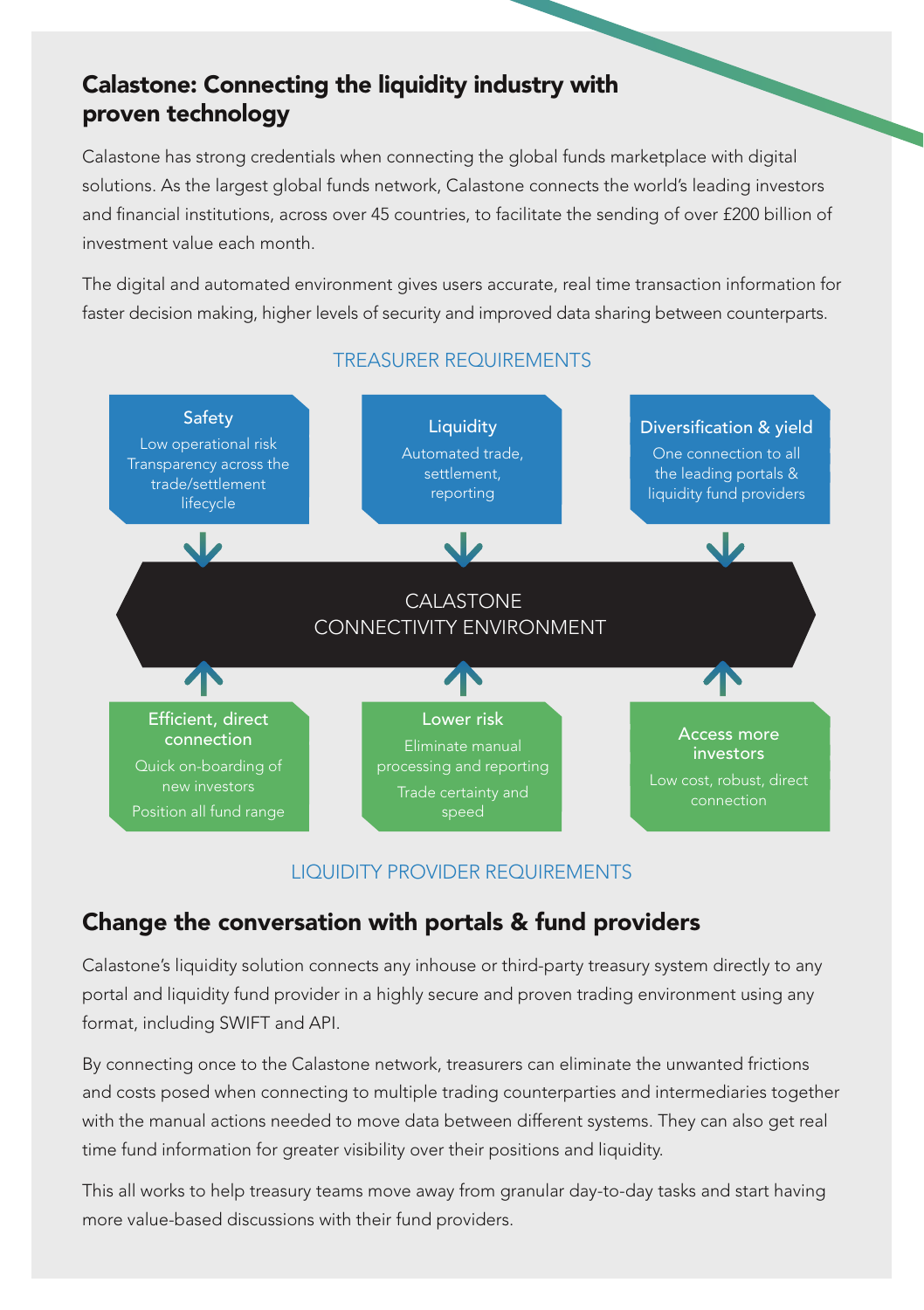## Simplicity

All treasurers need to do is login to their treasury system once to instantly obtain the relevant liquidity fund information from any providers, place a trade and automatically trigger the cash settlement process. This frees up time for treasurers to focus on business critical and value creation activities.

#### **FFATURES**

#### ONE CONNECTION TO ENTIRE LIQUIDITY

MARKET – One connection to Calastone gives firms instant connectivity to all the leading portals and liquidity fund providers irrespective of a company's preferred connectivity method or inhouse treasury system.

AUTOMATED TRADE PLACEMENT – All trades can be placed using a preferred treasury system, or directly with Calastone, before being automatically routed a preferred liquidity fund provider or portal without the need for the information to be rekeyed between systems.

#### AUTOMATED CASH SETTLEMENT –

Calastone automatically instructs the agreed bank to make payment as soon as a trade is accepted or confirmed. Treasurers also get full transparency over the payment process. This creates settlement certainty and eliminates the chance of manual error when rekeying information between systems.

INTEGRATED REPORTING – Fund investment information, including real time positions & transactions, rates and yields and gain / loss reporting, is automatically delivered to the treasury system of choice as soon as it is made available by the liquidity fund provider or portal. This lets treasurers make prompt investment decisions and meet their cash equivalent objectives more easily.

AUTOMATED SWEEPS – Optimise liquidity by moving excess cash balances into preagreed short-term investment vehicles. Calastone's automated sweep service connects to any cash correspondent anywhere in the world so that treasurers can have more control over their balances or positions without the need to interface with many different banking systems.